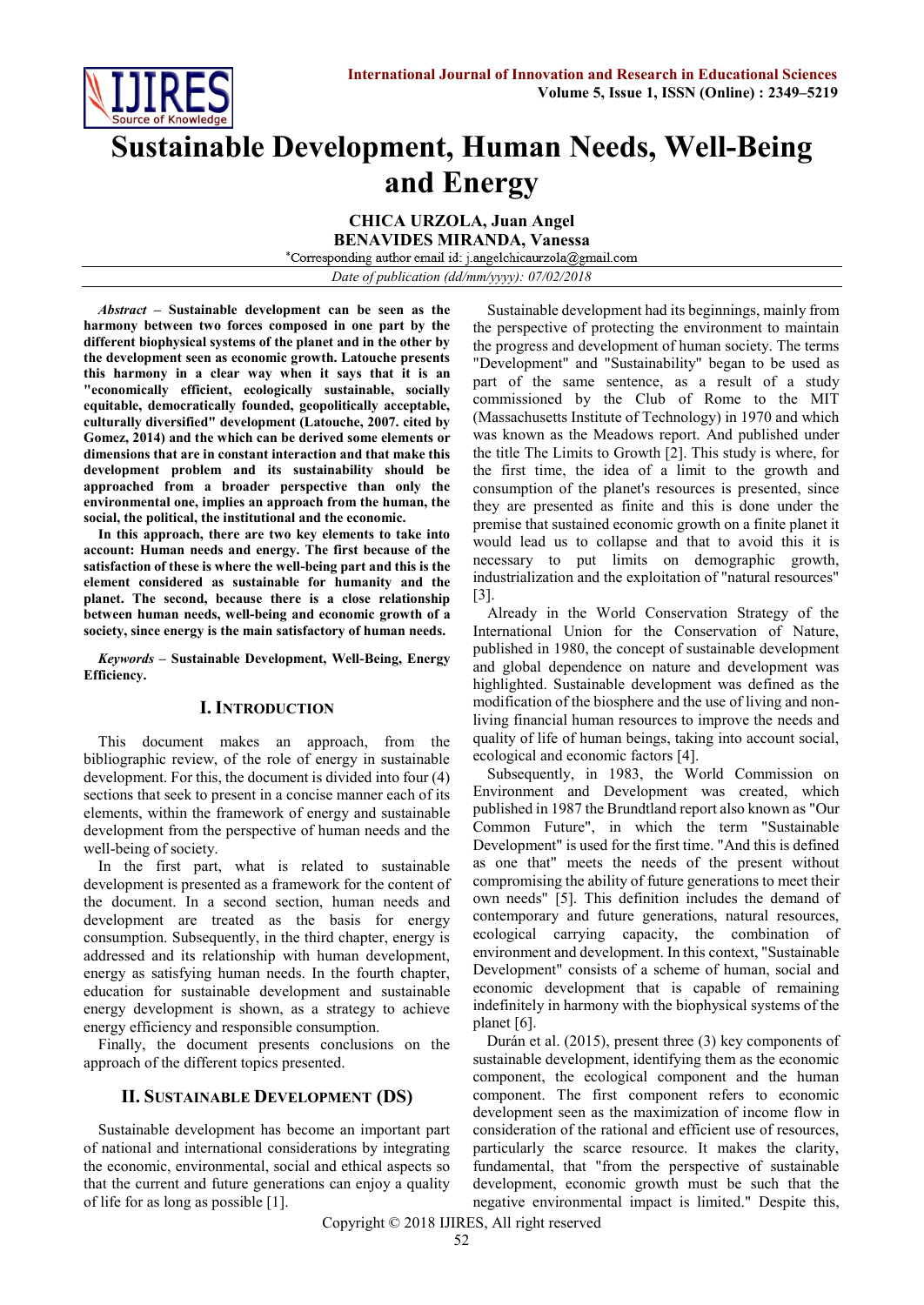

development must be conceived as a multidimensional process, involving fundamental changes in social structures, in institutions, aiming at accelerated economic growth, reducing inequality and eradicating poverty [7].

Regarding the ecological component, it can be defined as the ability to sustain the three basic functions of the Environment: the power function of resources, the function of the receiver of waste and direct utility [7]. Because of its complexity, the ecological component of sustainable development captures not only real economic development in relation to the environment, but all development.

In other hand, the human sustainability component takes into account social interactions, the relationships between individuals and their environment, behavior patterns and individual and collective values. Minica and France (2008), synthesize the human aspect of sustainable development worldwide involving the following objectives: Promotion of education, training and public support for the environment; Protection and promotion of human health (focused on access to medical services, especially in rural areas, control of infectious diseases, risks of pollution and ecological risk). Fight against poverty (through access of the poor to sustainable livelihoods, promotion of human development and integrated investment in human capital policies). And Sustainable threatening demographic development (focused on population growth, especially in developing countries) [7].

This is how sustainable development can be seen as the harmony between two forces composed in one part by the different biophysical systems of the planet and in the other by development seen as economic growth. Latouche (cited by Gomez, 2015) presents this harmony in a clear way when it says that it is an "economically efficient, ecologically sustainable, socially equitable, democratically founded, geopolitically acceptable, culturally diversified" development [5] and the which can be derived some elements or dimensions that are in constant interaction and that make this development problem and its sustainability should be approached from a broader perspective than only the environmental one, implies an approach from the human, the social, the political, the institutional and the economic, as structural edges of a polyhedron.

## **III. THE HUMAN BEING, THE SATISFACTION OF YOUR NEEDS AND WELL-BEING**

Cantu (2010) says "The environmental crisis, at present, is strongly associated with lifestyles, the prevailing social structure and behavior in our society, rather than the intricate and complex situations raised in nature" [8].

The central idea of the theory of human need is there is a finite number of needs that are self-evident (that is, universal, recognizable by any person), incommensurable (thus, satiable, irreducible and not substitutable) and nonhierarchical, that encompass the range of capabilities or dimensions of well-being. These needs are prerequisites for living well within society: only when they are satisfied can well-being be achieved [9].

The satisfaction of the needs of the human being leads to what is known as well-being, which has been studied and defined by various authors throughout the history of humanity itself. Likewise, the different economic models that humanity has implemented, associate well-being with economic growth and these in turn with happiness. This meaningless association based on the intensive consumption of resources that can quickly become wealth and transitivity in well-being and happiness, has led to predatory behaviors that see their effects in social, human, territorial and environmental conflicts, fundamentally.

For the mention of the way in which individuals see the well-being and the satisfaction of their needs, the two (2) most well-known schools of thought around this concept will be taken as a base: the Hedonic School and the Eudaimónica School.

The hedonic school of thought sees well-being primarily as the maximization of pleasure (and minimizing pain) (Dolan et al., 2006, Thompson and Marks, 2008). In contrast, the eudaimonic school of thought sees well-being as the ability of humans to reach their maximum potential within the context of their society. It is fair to say that the hedonic school is dominant in multiple scenarios and spheres [9].

The hedonic understanding of well-being became dominant in social philosophy and economics with the development of the concept of utility by Jeremy Bentham in the eighteenth century: "utility is the property of any object that tends to produce happiness or reduce suffering or unhappiness" (Beckerman, 2011, p 83 cited by Brand-Correa et al., 2017) [9]. As the modern economy was developed based on consumption and the generation of capital, a utility model was created and massified based on potentially infinite and insatiable individual desires. Therefore, the maximization of utility was very strongly associated with the satisfaction of the needs of the individual. Pigou (1932) points out "everyone prefers present pleasures or satisfactions of magnitude given to future pleasures or satisfactions of equal magnitude, even when the latter are perfectly sure of happening" [10].

As it is understood, hedonism has clear consequences for sustainability: any limitation for levels of consumption or generation of capital can be immediately perceived as limits to well-being. Likewise, in a hedonic world, intergenerational factors cannot be considered when assessing well-being, since it is a static assessment of the particular experience (s) of an individual. This is especially relevant for environmental and climatic considerations, in which current actions inevitably have future impacts (O'Neill, 2008b cited by Brand-Correa et al., 2017)[9].

In contrast, eudaimonic well-being focuses on the individual in the broader context of their society. Therefore, a eudaimonic understanding of well-being is more appropriate to address sustainability issues. A similar argument can be made about the importance of intergenerational responsibilities in long-term environmental sustainability. An eudaimonic vision of well-being allows the inclusion in the analysis of a sense of social belonging to our community both in the past and in the future, thus opening the space for intergenerational citizenship through the exchange of projects and common places (OR 'Neill, 2008b cited by Brand-Correa et al.,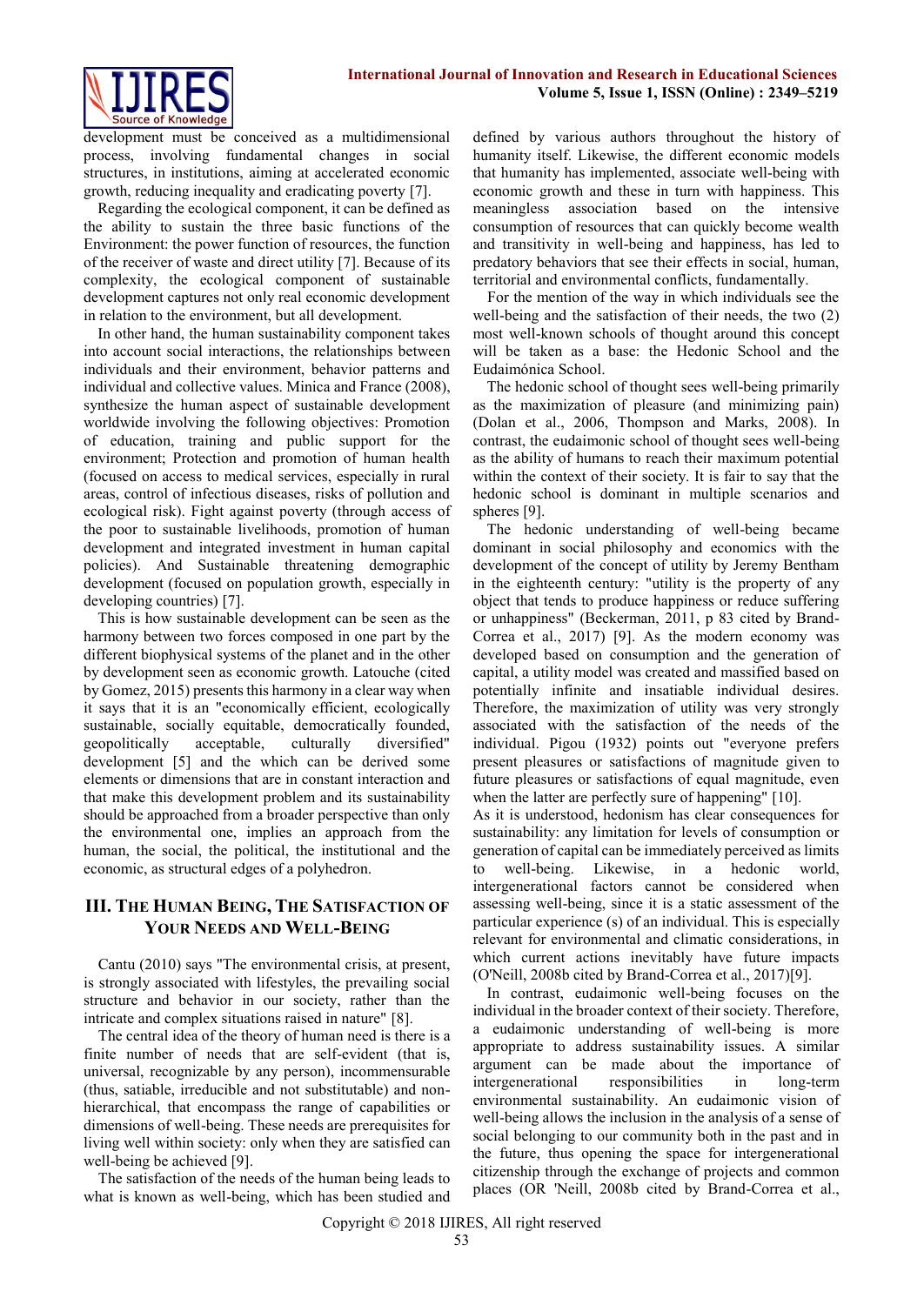

#### 2017)[9].

From the identification of human needs and the way in which well-being is approached, the distinction is made between the means used to satisfy the needs, or "Satisfactors", which are the key to sustainability. This is how the needs of a society immersed in a territory may not be the most important for other social conglomerates, which increases the gaps between the opportunities for some populations to advance in this framework of sustainability, leaving the invisibility those manifest needs, usually represented by minority and vulnerable groups. That is, sustainable development may not reach all nations equally [8].

### **IV. ENERGY AND HUMAN DEVELOPMENT**

Energy has always been related to human, social, industrial and economic development. At the most basic level, energy is required to cook our food, warm the cold and turn on light in the dark. Without meeting these needs, survival is directly at risk. By going beyond survival, energy becomes an essential component of every aspect of development [11].

As Warr (2010) says, energy is essential for any form of economic activity, the increase in energy consumption along with technology, have characterized the industrialization and the processes of economic development during the last century [12].

Some authors already recognize that energy systems are a central component of societies (Ayres and Warr, 2009, Cook, 1971, Cottrell, 1955, Smil, 2008, White, 1943) and necessary for development [9]. The relationship between energy and development has also been recognized by the United Nations (UN) by including access to it in the Sustainable Development Goals (UN, 2016) and in the Sustainable Energy for All initiative (UN SE4ALL, 2014).

Although developed countries are beginning to separate their energy consumption from economic growth (through structural changes - shifting the production structure from energy-intensive industries to less energy-intensive service activities and increases in energy efficiency), there is still a strong direct relationship between energy consumption and economic development in developing countries [12].

To the extent that the satisfaction of human needs and well-being are tied to energy, understanding the relationship between energy consumption and economic and social growth becomes fundamental. According to Ouedraogo (2013) and based on the recorded data on energy consumption, this has been growing exponentially. This growth is partially attributable to the needs of an exponentially growing population, but is also partially attributable to the energy demands of increasingly industrialized, urbanized and mobile societies [12].

Energy is not only a strategic national resource, but also an important base for the social and economic development of a country. The last decades have witnessed the scarcity of coal, oil and other fossil fuels, along with environmental problems caused by the use of fossil energy, which have seriously hampered global development. Many countries have considered the development of new energies as a primary method to solve the energy crisis and as an important development strategy [13]. The discussion based on the sustainability of energy takes two (2) paths: the first marked by the source of energy and its ability to emit pollutants into the biosphere. The second one is focused on its use and is known as energy efficiency.

Solar energy and some types of alternative energy are the only ones considered as infinite, or at least with a capacity of generation and permanence that extends over time so that this and the next generations would not have to worry about its depletion, they become the only satisfiers of human and social needs that would guarantee the continuous wellbeing of society with a special additive, the environmental pollution caused in their generation is minimal and therefore is considered environmentally sustainable.

On the other hand, those energies that are considered finite, that is to say, those which, if their current consumption rate is maintained, would exhibit depletion in the short or medium term, have the particularity of being the most used at this time and having high levels of pollution. Environmental by generation, transformation and use that make these are considered as environmentally NOT sustainable.

Several authors have conceptualized energy efficiency as a strategy for sustainability (Macía, 2003, Poveda, 2005, Díaz, 2006, Abdallah, 2013, Rajbhandary, 2017), but always making it clear that this excludes any action that implies reduction in generation of energy or in the territory's GDP, as an indicator of economic growth. But extracting the common elements of the various definitions, energy efficiency can be defined as a set of activities that allow obtaining a good or service with less energy, less energy losses and less pollution, without sacrificing the well-being of the population.

Energy efficiency is commonly seen as a key option for mitigating climate change. It has also recently been promoted as an industrial policy to boost economic competitiveness. For example, the Energy Strategy 2030 of the European Union describes energy efficiency as fundamental in the transition towards a more competitive, secure and sustainable energy system (European Commission, 2014 cited by Rajbhandari et al., 2018) [14]. And the US government has recognized energy efficiency as a key part of its strategy to support commercial competitiveness (Mulholland, 2009 cited by Rajbhandari et al., 2018) [14].

On the other hand, discussions have also addressed the way in which energy is managed and in particular energy services. On this, two great ways of managing them have been identified: The management of the supply of energy services (SSM) and the management of the demand for energy services (DSM).

SSM influences energy producers to ensure sufficient energy supply and to focus supply solutions and the contradiction of demand on the supply side. The main form of SSM is alternative energy and alternative trade. Alternative energy refers mainly to the search for alternative energy to achieve the diversification of energy use; Alternative trade is carried out mainly in two ways: the import of energy and the transfer of industries [13].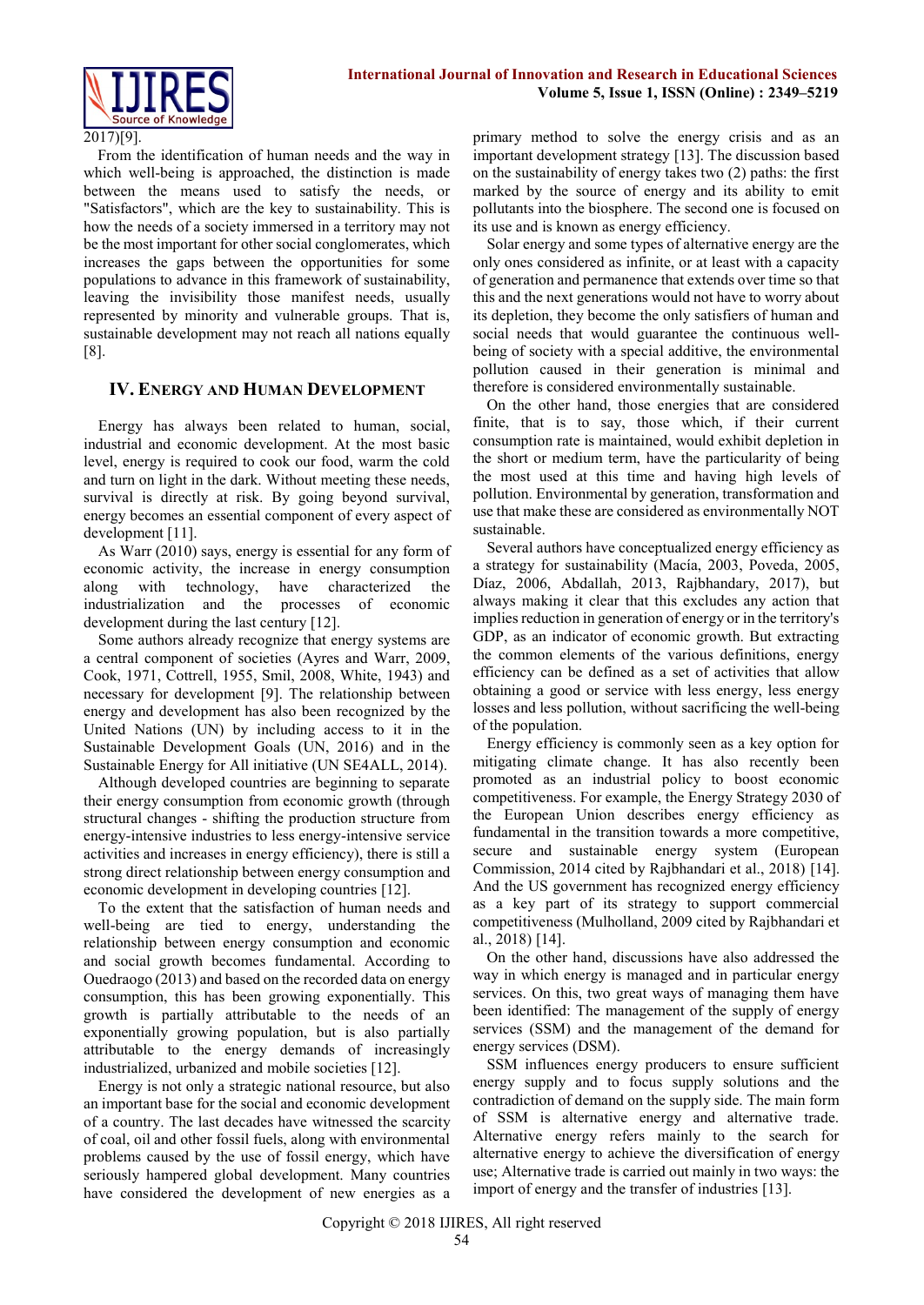

For its part, DSM employs exhaustive economic, legal, technical and other measures to regulate user behavior, improve the efficiency of energy use and reduce dependence on energy-intensive industries [13].

In the previous section, there is a tangential relationship to energy and its role in human and sustainable development. But for total clarity of the given approach, energy is taken as a vital "satisfying" of human needs and well-being, meaning that the individual and society make use of energy as a means to satisfy their needs and achieve well-being.

# **V. EDUCATION FOR SUSTAINABLE DEVELOPMENT AND SUSTAINABLE ENERGY DEVELOPMENT**

What is Education for Sustainable Development? It is the management of knowledge in search of a construction of the harmonic development between the environmental, social, economic, institutional and urban dimensions and of future scenarios that tend to the integral improvement of the quality of life. This means that this life and community require and appropriate and internalize knowledge about sustainable development, then transmit it to other current and future members of that community and address their permanent improvement in a comprehensive way, seeing sustainable development of the community as a regular polyhedron whose edges are the dimensions and their interactions, and that this polyhedron needs to evolve, reach better and better scenarios, but in a harmonic way to avoid its deformation, loss of structure or transformation into a nonsense structure, which attempt against the "better life" of the community, its members and the environment.

What does it have to do with Society and Culture? The society and the individual, or better as Max - Neef (2010) says, Social development and individual development cannot occur in a divorced manner. Nor is it reasonable to think that one can survive mechanically as a consequence of the other. A healthy society must consider, as an unavoidable objective, the joint development of all people and of the whole person [15]. This approach is a sentence on the close link or better, the relationship of direct dependency that exists between the individual and society and is the ESD responsible for giving them the knowledge, tools and the laboratory so that both, harmoniously and integrated, achieve permanent improvement.

And where is the culture? Because culture is part of society and like the individual, cannot occur in a "divorced way." Tylor, in 1871, defined culture as "that complex whole that includes knowledge, beliefs, art, morals, law, custom and other faculties and habits acquired by man as a member of society" [16]. This concept is reinforced by Linton (1971) when he states that "there are no societies or individuals that lack culture. Every society has a culture, however simple it may be, and every human being is cultured in the sense that he or she is a carrier of one or another culture" [16]. Is in this way that it can be affirmed that Education for Sustainable Development, must base its objective of management, transmission and transfer of knowledge, in the culture of society (seen as the container

and propitiator of the relationships of individuals and the same culture that integrates them and makes them one) and of the individual himself; this being one of the edges of the polyhedron. In a few words and taking elements cited by Enrique Leff (2000) on sustainable development and applying them to ESD, it has the task of studying, managing knowledge and its transfer and rethinking the relationship between culture and nature; between the different cultural meanings and the various potentials of nature [17].

Energy education for sustainable development can be a valid way to achieve this, according to Dias et al. (2004) People first need to better understand this product, from exploitation to final use, as well as other agents present in the process, such as marketing, the availability of energy in nature, transportation and environmental impact [18].

Changing personal values through correct didactic interventions, especially through educational institutions, represents an appropriate approach to conducting energy conservation concepts. The first step in the conservation of an energy education program for sustainable development is to take into account the cultural and geographical differences of each population. This process is called ''contextualization''. Good examples are better accepted by people than impersonal information without connection to their reality [18].

#### **VI. CONCLUSION**

Although the relationship between energy, energy efficiency and economic development has not been sufficiently determined, it is indisputable that there is a relationship between energy and human development since it is used by man and society as a satisfactory your needs and well-being provider.

The meaning that societies give to well-being has a direct influence on the way they choose to continue to improve it, and these forms necessarily have some kind of environmental, economic consequences in the use and energy requirement.

Energy education and human development are related and require an interdisciplinary action. Understanding human behavior is not an easy task due to social, economic and educational differences. Energy education for sustainable development is a valid strategy for current generations to begin to understand the relationship between energy, society, environment and economic development in order to make efficient use without thinking about stopping economic growth or to the detriment of well-being achieved.

Energy management must be carried out from the supply (SSM) and demand (DSM) of the energy service, in a joint and complementary manner. The strategies used for energy management must contemplate their field of application on both sides of the energy service in a holistic way that is, integrating and seeing as a whole the energy system from the generation to the use of the energy service as satisfying the needs human beings and well-being provider to society.

It is fundamental that all the actions undertaken by this generation incorporate within their scope and continuity the coming generations and the future of the Earth and that they